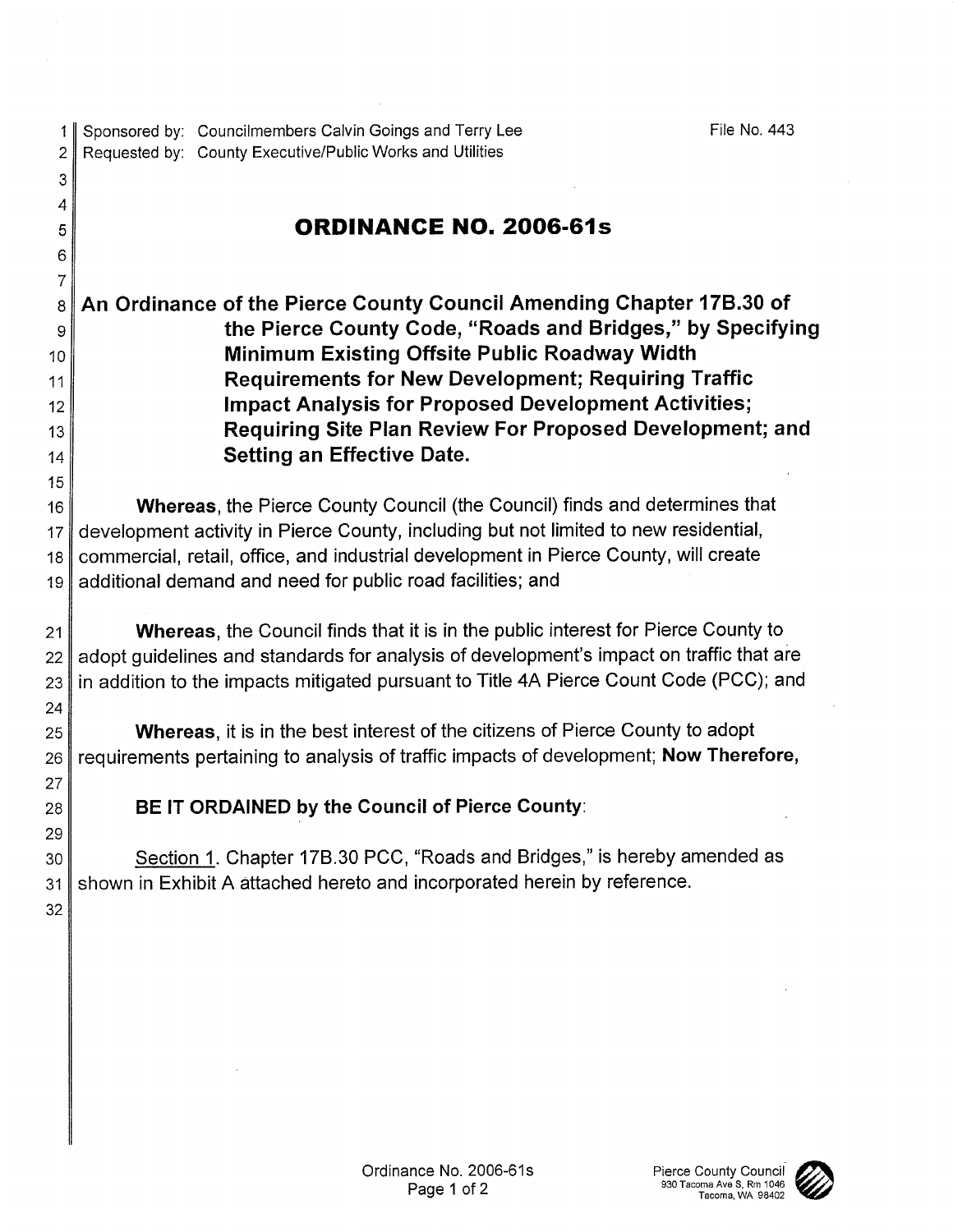Section 2. The effective date of this Ordinance is ninety calendar days after  $\mathbf{1}$ adoption by the Council. 2 3 PASSED this  $\frac{3rd}{1}$  day of  $Octder$ , 2006. 4 5 PIERCE COUNTY COUNCIL ATTEST: 6 Pierce County, Washington  $\overline{7}$ 8 9  $10<sub>1</sub>$ Shawn Bunney Denise D. Johnson  $11$ Council Chair **Clerk of the Council**  $12$  $13$  $14$ 15 John W. Ladenburg 16 Rierce County Executive 17 Approvéd Vetoed , this 18 day of 19 2006.  $20$  $-1$ Date of Publication of 22 Notice of Public Hearing: Colember 6, 2006 23 24 Effective Date of Ordinance: Inuare 25

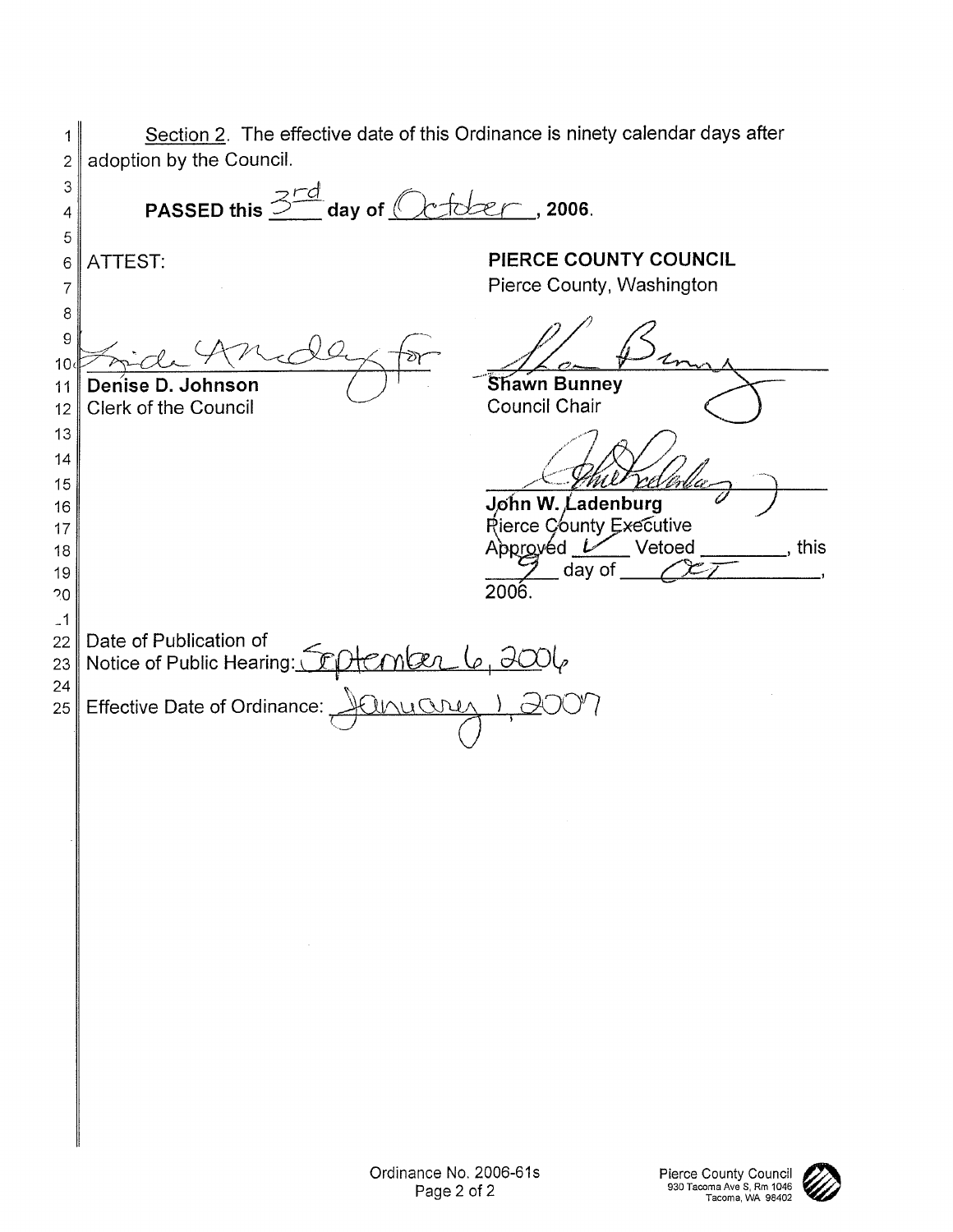| 1<br>2                                                                                                                                                                                                                                                                                                                                                                                                                                                                                                   |                          |            |                                                                                                                                                    |                                                             |              |                                                                       | Exhibit A to Ordinance No. 2006-61s |  |  |  |
|----------------------------------------------------------------------------------------------------------------------------------------------------------------------------------------------------------------------------------------------------------------------------------------------------------------------------------------------------------------------------------------------------------------------------------------------------------------------------------------------------------|--------------------------|------------|----------------------------------------------------------------------------------------------------------------------------------------------------|-------------------------------------------------------------|--------------|-----------------------------------------------------------------------|-------------------------------------|--|--|--|
| 3<br>4                                                                                                                                                                                                                                                                                                                                                                                                                                                                                                   | Chapter 17B.30           |            |                                                                                                                                                    |                                                             |              |                                                                       |                                     |  |  |  |
| 5                                                                                                                                                                                                                                                                                                                                                                                                                                                                                                        | <b>ROADS AND BRIDGES</b> |            |                                                                                                                                                    |                                                             |              |                                                                       |                                     |  |  |  |
| 6                                                                                                                                                                                                                                                                                                                                                                                                                                                                                                        | <b>Sections:</b>         |            |                                                                                                                                                    |                                                             |              |                                                                       |                                     |  |  |  |
| 7                                                                                                                                                                                                                                                                                                                                                                                                                                                                                                        | 17B.30.010               |            | <b>Public Roads.</b>                                                                                                                               |                                                             |              |                                                                       |                                     |  |  |  |
| 8                                                                                                                                                                                                                                                                                                                                                                                                                                                                                                        | 17B.30.020               |            | <b>Private Roads.</b>                                                                                                                              |                                                             |              |                                                                       |                                     |  |  |  |
| 9                                                                                                                                                                                                                                                                                                                                                                                                                                                                                                        | 17B.30.030               |            | <b>Private to Public Road Dedication.</b>                                                                                                          |                                                             |              |                                                                       |                                     |  |  |  |
| 10 <sup>1</sup><br>11                                                                                                                                                                                                                                                                                                                                                                                                                                                                                    | 17B.30.040<br>17B.30.050 |            | Development Standards Within Urban Growth Areas.<br><b>Inspections, Right of Entry, Access.</b>                                                    |                                                             |              |                                                                       |                                     |  |  |  |
| 12 <sub>2</sub>                                                                                                                                                                                                                                                                                                                                                                                                                                                                                          | 17B.30.060               |            | <b>Minimum Existing Offsite Private Road Requirements.</b>                                                                                         |                                                             |              |                                                                       |                                     |  |  |  |
| 13                                                                                                                                                                                                                                                                                                                                                                                                                                                                                                       |                          | 17B.30.070 | <b>Minimum Existing Offsite Public Roadway Width Requirements for</b>                                                                              |                                                             |              |                                                                       |                                     |  |  |  |
| 14                                                                                                                                                                                                                                                                                                                                                                                                                                                                                                       |                          |            | <b>Proposed Development.</b>                                                                                                                       |                                                             |              |                                                                       |                                     |  |  |  |
| 15                                                                                                                                                                                                                                                                                                                                                                                                                                                                                                       | 17B.30.080               |            | <b>Traffic Impact Analysis Requirements for Proposed Development - Public</b>                                                                      |                                                             |              |                                                                       |                                     |  |  |  |
| 16<br>17                                                                                                                                                                                                                                                                                                                                                                                                                                                                                                 |                          | 17B.30.090 |                                                                                                                                                    | Roads.<br><b>Site Plan Review for Proposed Development.</b> |              |                                                                       |                                     |  |  |  |
| 18                                                                                                                                                                                                                                                                                                                                                                                                                                                                                                       |                          |            |                                                                                                                                                    |                                                             |              |                                                                       |                                     |  |  |  |
| 19                                                                                                                                                                                                                                                                                                                                                                                                                                                                                                       | 17B.30.070               |            |                                                                                                                                                    |                                                             |              | <b>Minimum Existing Offsite Public Roadway Width Requirements for</b> |                                     |  |  |  |
| 20                                                                                                                                                                                                                                                                                                                                                                                                                                                                                                       |                          |            | <b>Proposed Development.</b>                                                                                                                       |                                                             |              |                                                                       |                                     |  |  |  |
| 21                                                                                                                                                                                                                                                                                                                                                                                                                                                                                                       |                          |            | A. The provisions of this Section shall apply to all Proposed Development, with definitions<br>as listed in Sections 17B.30.080(D) and 17B.10.050. |                                                             |              |                                                                       |                                     |  |  |  |
| 22<br>23                                                                                                                                                                                                                                                                                                                                                                                                                                                                                                 | $B_{\cdot}$              |            | The requirements listed in Table 17B.30-3 apply to existing local and collector arterial                                                           |                                                             |              |                                                                       |                                     |  |  |  |
| 24                                                                                                                                                                                                                                                                                                                                                                                                                                                                                                       |                          |            | County Roads that serve as access to Proposed Development and which show an                                                                        |                                                             |              |                                                                       |                                     |  |  |  |
| 25                                                                                                                                                                                                                                                                                                                                                                                                                                                                                                       |                          |            | increase of 25 or more daily trips.                                                                                                                |                                                             |              |                                                                       |                                     |  |  |  |
|                                                                                                                                                                                                                                                                                                                                                                                                                                                                                                          |                          |            | <b>Table 17B.30-3 Minimum Existing Offsite Public Roadway Width</b>                                                                                |                                                             |              |                                                                       |                                     |  |  |  |
|                                                                                                                                                                                                                                                                                                                                                                                                                                                                                                          |                          |            |                                                                                                                                                    | <b>Requirements for Proposed Development</b>                |              |                                                                       |                                     |  |  |  |
|                                                                                                                                                                                                                                                                                                                                                                                                                                                                                                          |                          |            | <b>Average Annual Daily</b>                                                                                                                        | $50 - 400$                                                  | 401-800      | 801-1200                                                              | Over 1200                           |  |  |  |
|                                                                                                                                                                                                                                                                                                                                                                                                                                                                                                          |                          |            | <b>Traffic Volume Including</b>                                                                                                                    | vehicles                                                    | vehicles     | vehicles                                                              | vehicles                            |  |  |  |
|                                                                                                                                                                                                                                                                                                                                                                                                                                                                                                          |                          |            | New Development Traffic <sup>(1)</sup>                                                                                                             | per day                                                     | per day      | per day                                                               | per day <sup>(2)</sup>              |  |  |  |
|                                                                                                                                                                                                                                                                                                                                                                                                                                                                                                          |                          |            | <b>Paved Road</b>                                                                                                                                  |                                                             |              |                                                                       |                                     |  |  |  |
|                                                                                                                                                                                                                                                                                                                                                                                                                                                                                                          |                          |            | Pavement width (not<br>including shoulder)                                                                                                         | 14'                                                         | 16'          | 18'                                                                   | $20^{\circ}$                        |  |  |  |
|                                                                                                                                                                                                                                                                                                                                                                                                                                                                                                          |                          |            | Total roadway width                                                                                                                                | 16'                                                         | $20^{\circ}$ | 24'                                                                   | 28'                                 |  |  |  |
|                                                                                                                                                                                                                                                                                                                                                                                                                                                                                                          |                          |            | <b>Unpaved Road</b>                                                                                                                                |                                                             |              |                                                                       |                                     |  |  |  |
|                                                                                                                                                                                                                                                                                                                                                                                                                                                                                                          |                          |            | Road width <sup>(3)</sup>                                                                                                                          | 16'                                                         |              |                                                                       |                                     |  |  |  |
| If Average Annual Daily Traffic including new Development Traffic (existing traffic volume plus<br>26<br>27<br>proposed traffic generation) is less than 50 vehicles per day, then no improvement is necessary. For<br>28<br>collector arterial roadways, the above table shall only apply if the Proposed Development adds 800 or<br>29<br>more daily trips to the roadway.<br>$\frac{2}{2}$ If Aversae Daily Traffic including new Development Traffic is greater than 2500 vehicles per day<br>ิ า∩ I |                          |            |                                                                                                                                                    |                                                             |              |                                                                       |                                     |  |  |  |

30  $\parallel$  <sup>(2)</sup> If Average Daily Traffic including new Development Traffic is greater than 2500 vehicles per day,  $31$  then the Proposed Development shall be subject to review by the County Engineer and may be

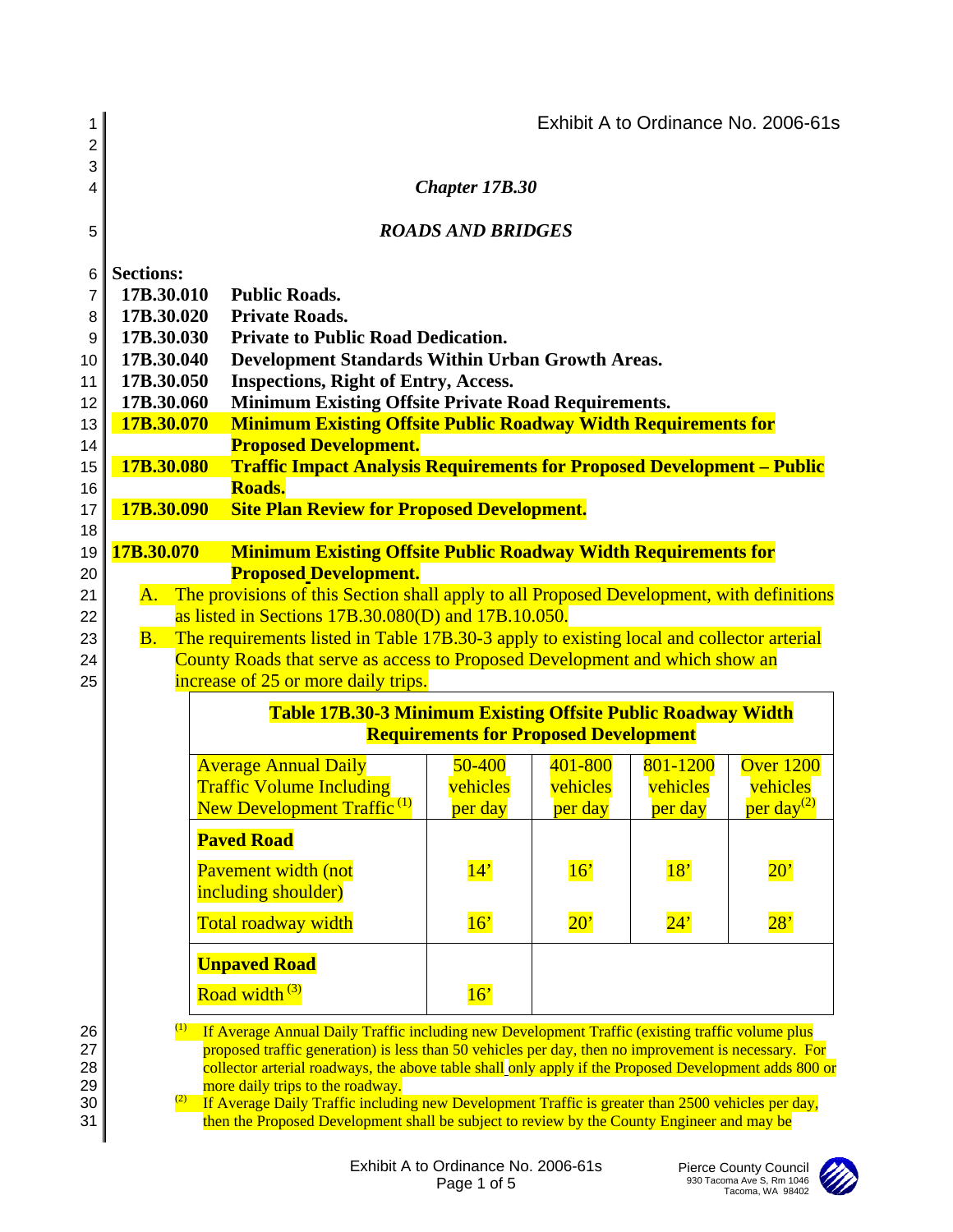| 1              | required to improve the existing roadway up to current County standards.                                                                       |
|----------------|------------------------------------------------------------------------------------------------------------------------------------------------|
| $\overline{c}$ | (3)<br>No new commercial development shall be allowed access using an unpaved Road.                                                            |
| 3              | C. Proposed Developments that do not meet the above outlined Offsite Public Roadway                                                            |
| 4              | Width Requirements shall be required to improve the existing roadway consistent with                                                           |
| 5              | Table 17B.30-3. Any deviation from these requirements shall require the approval of                                                            |
| 6              | the County Engineer following the prescribed deviation process in 17B.10.090.A.                                                                |
| 7<br>8         | 17B.30.080<br><b>Traffic Impact Analysis Requirements for Proposed Development - Public</b>                                                    |
| 9              | <b>Roads</b>                                                                                                                                   |
| 10             | Purpose. The provisions of this Section are intended to promote and assist in the timely<br>A.                                                 |
| 11             | and orderly review of Traffic Impacts caused by Proposed Developments, and to create,                                                          |
| 12             | to the extent possible, uniform requirements for submittal by Applicants. Such                                                                 |
| 13             | submittals shall be called Traffic Impact Analyses (TIAs). This Section authorizes the                                                         |
| 14             | County Engineer to develop procedures for conducting a Traffic Impact Analysis (TIA),                                                          |
| 15             | specifies the conditions under which a TIA is required, and defines the general contents                                                       |
| 16             | of the TIA. These requirements are in addition to an applicant's obligation to pay traffic                                                     |
| 17             | impact fees pursuant to Title 4A PCC.                                                                                                          |
| 18             | Applicability. The provisions of this Section shall apply to all Proposed Developments.<br><b>B.</b>                                           |
| 19             | C. County Engineer Authorization for Administrative Policies and Technical Procedures.                                                         |
| 20             | The County Engineer is authorized to adopt administrative policies and technical                                                               |
| 21             | procedures in order to administer this Section. The administrative policies and technical                                                      |
| 22             | procedures may include, but are not limited to, such subjects as the contents and scope                                                        |
| 23             | of the TIA, the methodologies to be used in preparing the TIA, and the nature and extent                                                       |
| 24             | of the improvement(s) necessary to mitigate the Traffic Impacts caused by a Proposed                                                           |
| 25             | Development. The administrative policies and technical procedures shall be available                                                           |
| 26             | for inspection at the Office of County Engineer during normal business hours or may be                                                         |
| 27             | purchased, for a reproduction fee, as specified in Pierce County Code.                                                                         |
| 28             | Definitions. In addition to the definitions contained in Section 17B.10.050, the<br>$\mathbf{D}$ .                                             |
| 29             | following definitions shall apply in the interpretation and enforcement of this Section:                                                       |
| 30<br>31       | 1. "Applicant" means a person, individual or organization seeking a permit or approval<br>to develop land within unincorporated Pierce County. |
| 32             | 2. "Arterial" means a County Road classified as a major, secondary, or collector                                                               |
| 33             | Arterial.                                                                                                                                      |
| 34             | "Arterial Intersection" means the intersection of two or more Arterials.<br>3.                                                                 |
| 35             | "Commercial" means any land use other than a single-family or duplex lot.<br><u>4.</u>                                                         |
| 36             | "Development Activity" means any type of construction or placement or conversion<br>5.                                                         |
| 37             | or expansion of a building, structure, or use, or the siting of a mobile home, or any                                                          |
| 38             | change in use of a building or structure, or any changes in the use of land, that                                                              |
| 39             | creates additional demand and need for public facilities.                                                                                      |
| 40             | "Development Traffic" means the traffic generated by a Proposed Development.<br>6.                                                             |
| 41             | "Impact Fee Project" means a traffic improvement project contained within the<br>7.                                                            |
| 42             | traffic impact fee program established pursuant to Title 4A of the PCC.                                                                        |
| 43             | "Local Road" means a County Road classified as a local road.<br>8.                                                                             |
| 44             | "Mitigation" means a Traffic Improvement that is intended to change a Traffic<br>9.                                                            |
| 45             | Impact to a level of non-significance.                                                                                                         |
| 46             | 10. "Peak-Hour Trip" means a vehicle trip end generated by a Proposed Development                                                              |
| 47             | during the specific 60-minute period in the day within which the highest traffic                                                               |
| 48             | volumes occur for a Proposed Development.                                                                                                      |

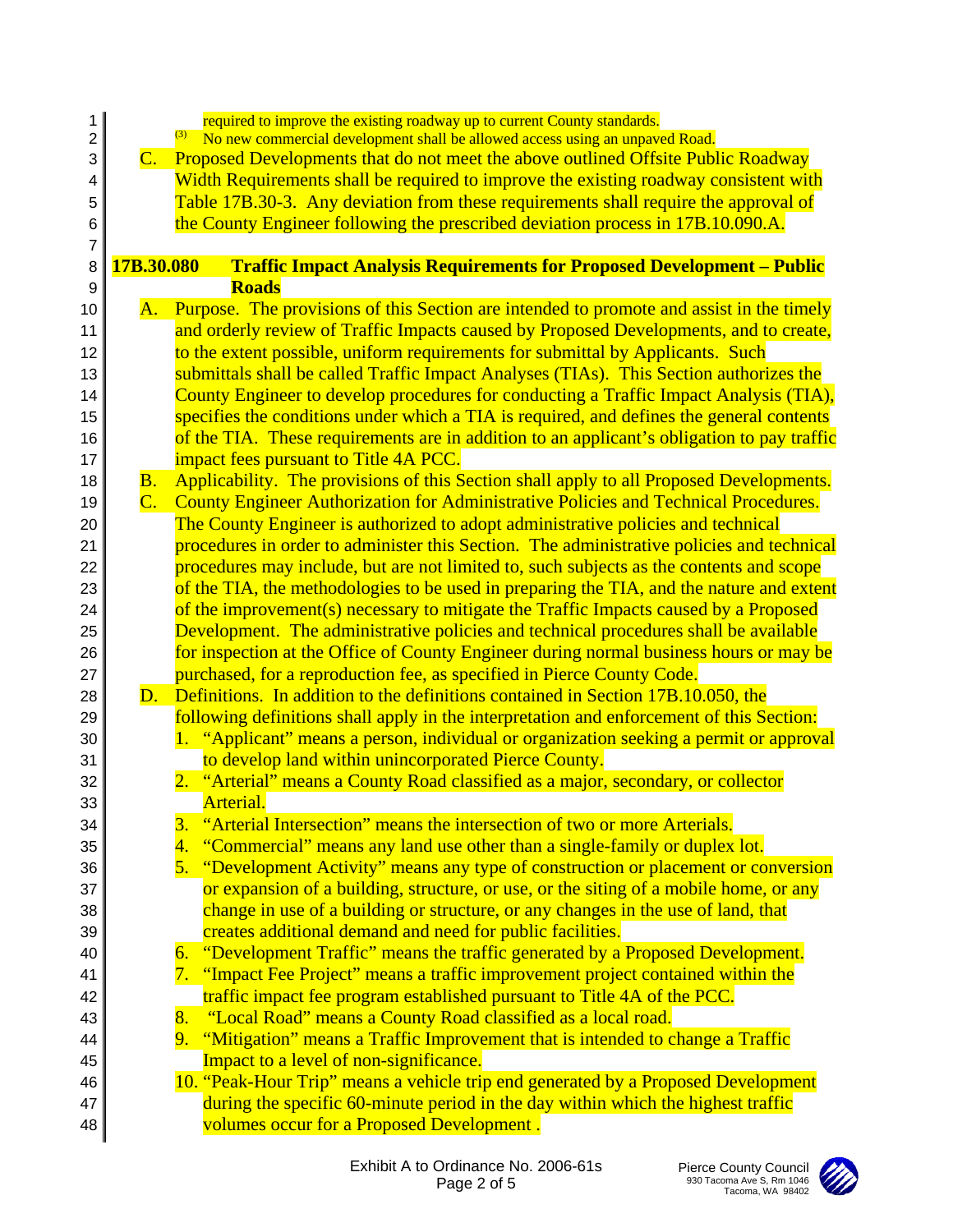| 1        |            | 11. "Proposed Development" means a Development Activity and all proposed divisions                                                                              |
|----------|------------|-----------------------------------------------------------------------------------------------------------------------------------------------------------------|
| 2        |            | of land, including short subdivisions and large lot divisions.                                                                                                  |
| 3        |            | 12. "Road" means a public street or Road, or similar right-of-way including avenue,                                                                             |
| 4        |            | place, way, drive, lane, boulevard, highway, bridge, ferry and other thoroughfare,                                                                              |
| 5        |            | and intersections thereof, except an alley, shared access facility, or driveway, which                                                                          |
| 6        |            | enables motor vehicles, transit vehicles, bicycles and/or pedestrians to travel                                                                                 |
| 7        |            | between destinations, and affords the principal means of access to abutting property.                                                                           |
| 8        |            | A Road includes the right-of-way, Road base, paved surface, and associated                                                                                      |
| 9        |            | appurtenances such as traffic signals, streetlights, curb, gutter and sidewalk, and                                                                             |
| 10       |            | storm drainage.                                                                                                                                                 |
| 11       |            | 13. "TIA" means the Traffic Impact Analysis as described and required by this Section.                                                                          |
| 12       |            | 14. "Traffic Impact" means the effects or consequences of Proposed Developments that                                                                            |
| 13       |            | changes or alters the demand for services on any public Road.                                                                                                   |
| 14       |            | 15. "Traffic Improvement" means an action that improves the operations or conditions                                                                            |
| 15       |            | of a Road or intersection.                                                                                                                                      |
| 16       |            | 16. "Trip Assignment" means the number of Peak-Hour Trips from a Proposed                                                                                       |
| 17       |            | Development expected to use specific County Roads.                                                                                                              |
| 18       |            | 17. "Trip Distribution" means the directional orientation of Peak-Hour Trips from a                                                                             |
| 19       |            | <b>Proposed Development.</b>                                                                                                                                    |
| 20       |            | 18. "Trip Generation" means the Peak-Hour Trips generated by a Proposed                                                                                         |
| 21       |            | Development.                                                                                                                                                    |
| 22       | <b>E.</b>  | Traffic Impact Analysis – When Required. An Applicant shall prepare and submit a                                                                                |
| 23       |            | TIA for all Proposed Developments that are projected to generate forty (40) or more                                                                             |
| 24       |            | Peak-Hour Trips. The County Engineer may require a TIA for a Proposed Development                                                                               |
| 25       |            | that generates fewer than forty Peak-Hour Trips to evaluate special or unique traffic                                                                           |
| 26       |            | concerns, such as, but not limited to, developments that generate a high proportion of                                                                          |
| 27       |            | heavy truck traffic. The requirements for a TIA may be waived if the County Engineer                                                                            |
| 28       |            | determines that there is sufficient information available from previous Traffic Impact                                                                          |
| 29       |            | analyses to determine Traffic Impacts and Mitigation needs for a Proposed                                                                                       |
| 30       |            | Development.                                                                                                                                                    |
| 31       | <u>F. </u> | <b>Traffic Impact Analysis – Scope and Contents.</b>                                                                                                            |
| 32       |            | 1. The scope of the TIA shall be developed by the Applicant and approved by the                                                                                 |
| 33       |            | County Engineer prior to submittal of the TIA. At a minimum the scope of the TIA                                                                                |
| 34       |            | shall include the following:                                                                                                                                    |
| 35       |            | <b>Identification and description of the Proposed Development</b><br>$\overline{a}$ .                                                                           |
| 36       |            | Trip Generation and Distribution for the Proposed Development<br>$\mathbf b$ .                                                                                  |
| 37       |            | Trip Assignment at all Arterial Intersections through which at least 40 trips of<br>$\overline{c}$ .                                                            |
| 38       |            | Development Traffic pass during the peak hour.                                                                                                                  |
| 39       |            | d. An access analysis, which shall include the analysis of all driveway, alleyway,                                                                              |
| 40       |            | shared access facility, and private Road access points from the Proposed                                                                                        |
| 41       |            | Development to any County Road, and along any Local Roads between the                                                                                           |
| 42       |            | Proposed Development and the Arterial Road system, including the Local Road<br>intersection(s) with the Arterial Road system. At a minimum, the access analysis |
| 43       |            | shall determine the need for left-turn pockets or two-way left turn lanes using the                                                                             |
| 44<br>45 |            | warrant methodology published in Highway Research Record 211, Highway                                                                                           |
| 46       |            | Research Board, 1967. The access analysis shall also determine the need for                                                                                     |
| 47       |            | additional capacity improvements using the latest version of the Highway                                                                                        |
| 48       |            | Capacity Manual, as published by the Transportation Research Board.                                                                                             |
|          |            |                                                                                                                                                                 |

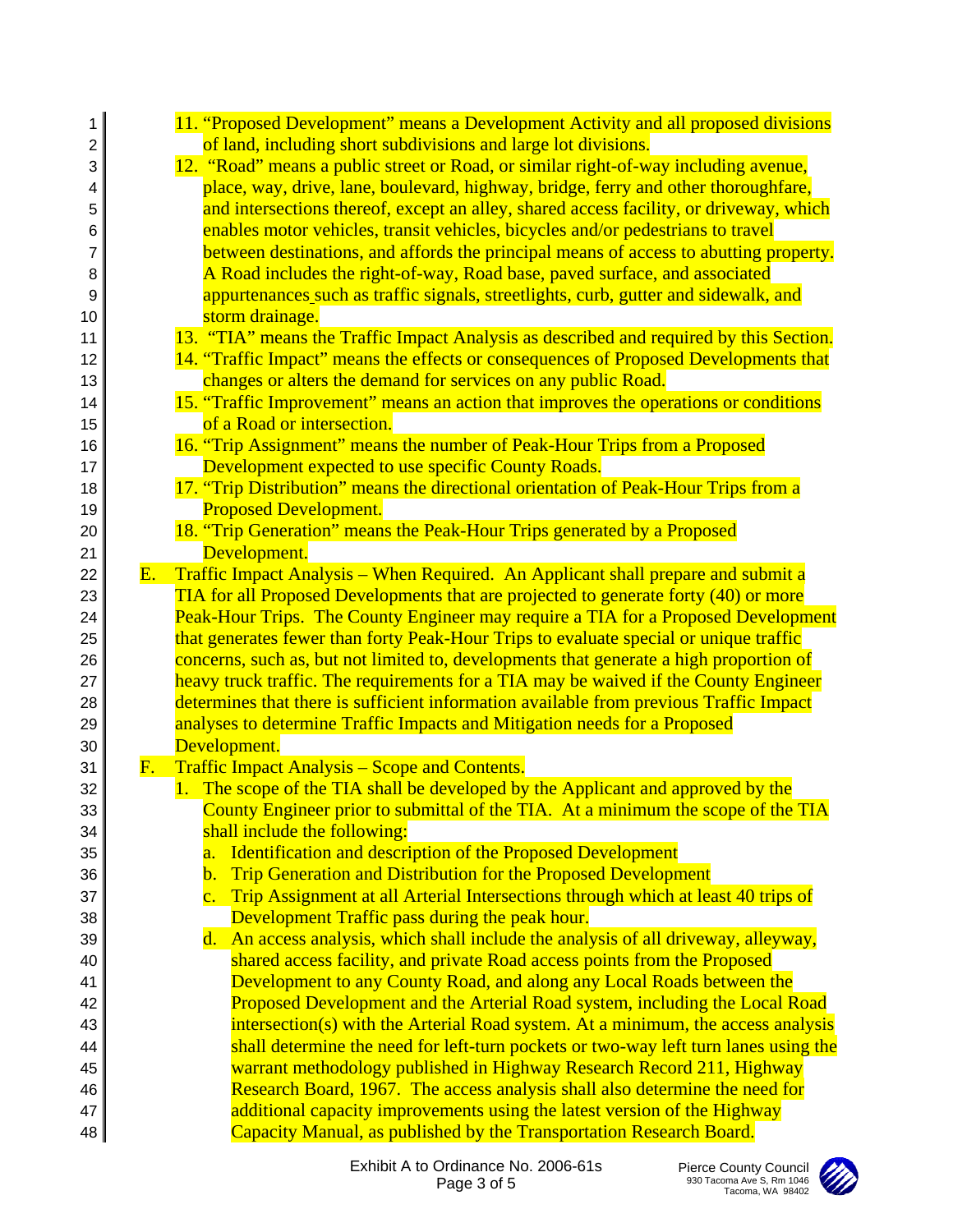| 1  |    | e. For Proposed Developments that contain commercial uses, analysis of all                |
|----|----|-------------------------------------------------------------------------------------------|
| 2  |    | Arterial Intersections through which at least 500 trips of Development Traffic            |
| 3  |    | pass during the peak hour. The analysis shall include the identification of any           |
| 4  |    | Traffic Impacts and the associated mitigation at these intersections, as directed         |
| 5  |    | by the County Engineer.                                                                   |
| 6  |    | 2. The County Engineer may require a more detailed TIA for a Proposed Development         |
| 7  |    | that is anticipated to generate substantial Peak-Hour trips that are in addition to trips |
| 8  |    | included within the County's traffic model that was used to develop the Traffic           |
| 9  |    | <b>Impact Fee Program and/or Traffic Impact Fee assumptions. The County Engineer</b>      |
| 10 |    | will consider such factors as the relationship of the Proposed Development to the         |
| 11 |    | Comprehensive Plan, proximity of the Proposed Development to sensitive County             |
| 12 |    | roads and intersections, and likelihood of mitigation not addressed by Impact Fee         |
| 13 |    | Projects.                                                                                 |
| 14 |    | 3. The County Engineer may require an Applicant to provide additional data and/or         |
| 15 |    | analysis to evaluate special or unique traffic concerns.                                  |
| 16 | 4. | The TIA shall document Traffic Improvements that are proposed by the Applicant            |
| 17 |    | for access to the Proposed Development, or to mitigate Traffic Impacts created by         |
| 18 |    | <b>Commercial Proposed Developments. The Applicant, in developing</b>                     |
| 19 |    | recommendations for Mitigation, should consider the following:                            |
| 20 |    | a. Current and programmed County Road improvement projects, including the                 |
| 21 |    | timing and/or funding of those projects;                                                  |
| 22 |    | Traffic improvements planned by other Proposed Developments;<br>$\mathbf{b}$ .            |
| 23 |    | Traffic improvements planned by other agencies or jurisdictions;<br>$\mathbf{c}$ .        |
| 24 |    | d. The feasibility of the proposed Traffic Improvements;                                  |
| 25 |    | e. Consistency of proposed improvements with County design and construction               |
| 26 |    | standards, policies, and practices;                                                       |
| 27 |    | Relationship of the proposed Traffic Improvements to any Impact Fee Project;<br>f.        |
| 28 |    | Any other condition with a probable likelihood of being an adverse Traffic<br>h.          |
| 29 |    | Impact.                                                                                   |
| 30 |    | G. Traffic Impact Analysis – Review. The Applicant shall submit the TIA to the County     |
| 31 |    | Engineer, who shall review each TIA for accuracy and proper methodology.                  |
| 32 |    | 1. For all TIAs, the County Engineer shall review the Applicant's proposed Traffic        |
| 33 |    | Improvements related to the Proposed Development's access points to any County            |
| 34 |    | Road, Local Roads between the Proposed Development and the Arterial Road                  |
| 35 |    | system, and Local Road intersection(s) with the Arterial Road system.                     |
| 36 |    | 2. For TIAs prepared for Commercial Proposed Developments, the County Engineer            |
| 37 |    | shall also review the analysis of all Arterial Intersections through which at least 500   |
| 38 |    | trips of Development Traffic pass during the peak hour, and the Applicant's proposal      |
| 39 |    | of Traffic Improvements to mitigate any Traffic Impacts identified by the Applicant       |
| 40 |    | at these intersections.                                                                   |
| 41 |    | 3. The County Engineer shall determine which transportation improvements shall be         |
| 42 |    | required of the Development Proposal as a result of the review. If a required Traffic     |
| 43 |    | Improvement is included as part of the County's current Traffic Impact Fee project        |
| 44 |    | list, the Applicant will be eligible for Traffic Impact Fee credits for those respective  |
| 45 |    | improvements implemented as part of the Proposed Development.                             |
| 46 |    |                                                                                           |
| 47 |    | <b>17B.30.090 Site Plan Review for Proposed Development</b>                               |
|    |    |                                                                                           |